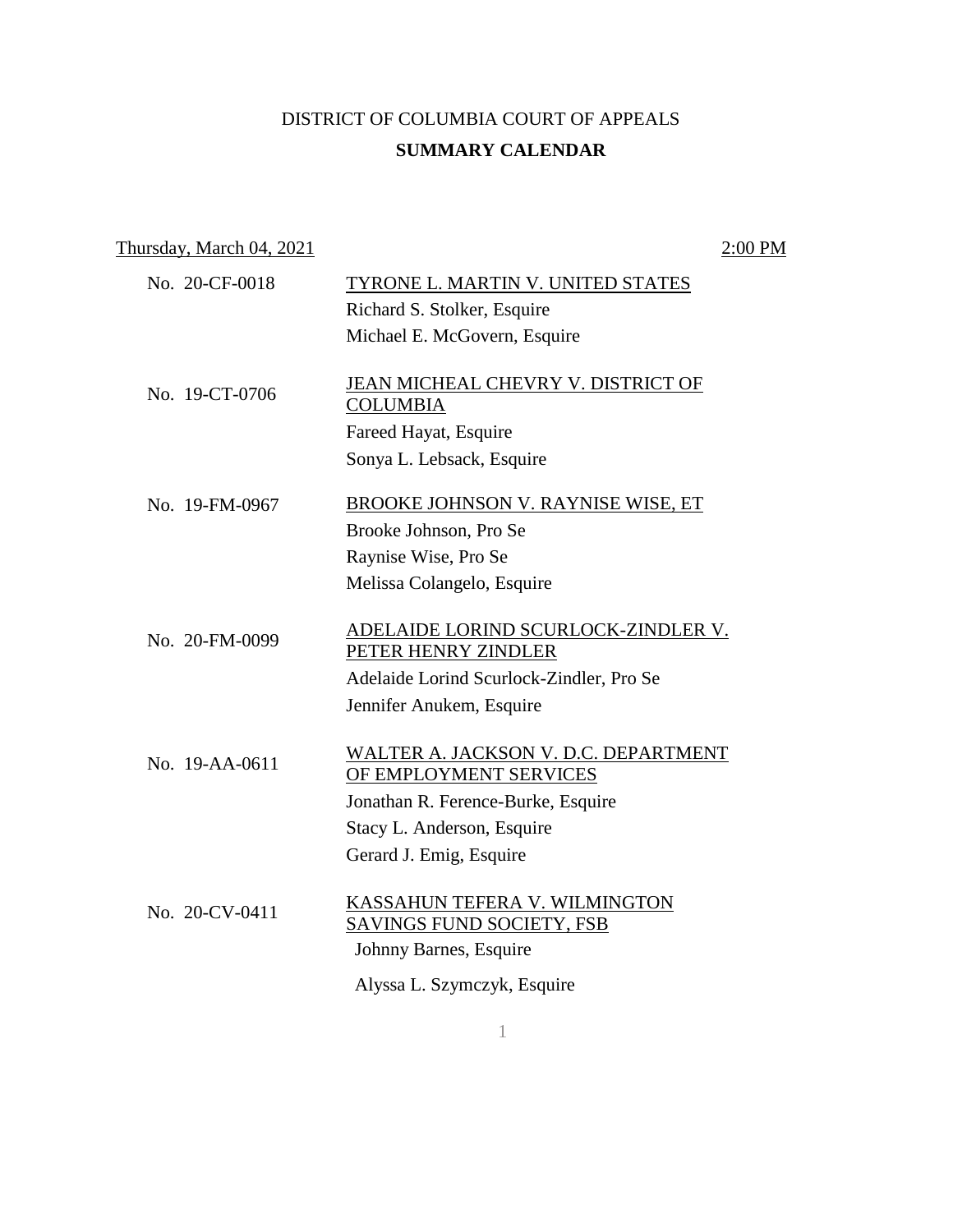### Thursday, March 11, 2021  $2:00 \text{ PM}$

## No. 20-CF-0133 CEDRIC EARLES V. UNITED STATES Vincent A. Jankoski, Esquire Carlos Aksel Valdivia, Esquire No. 19-CV-1249 VENSON JORDAN V. ELLEN OPPER-WEINER, ESQUIRE Venson Jordan, Pro Se Stephan Y. Brennan, Esquire No. 19-FM-0576 CLARENCE R. CUNNINGHAM V. JO ANN BRADFORD Clarence R. Cunningham, Pro Se No. 19-CV-1152 DAVID HICKS, III V. BRENDA HICKS David Hicks, III, Pro Se Stephen Hayes Edwards, Esquire No. 19-AA-0974 MOSES C. RILEY V. D.C. DEPARTMENT OF EMPLOYMENT SERVICES David M. Snyder, Esquire Stacy L. Anderson, Esquire Douglas A. Datt, Esquire  $\frac{\text{STEPHEN FARNA V. D.C. ATTORN EY}}{\text{STEPHEN FARNA V. D. C. ATTORN EY}}$ CLIENT ARBITRATION BOARD Stephen Farina, Pro Se

Bruce M. Berman, Esquire

### 2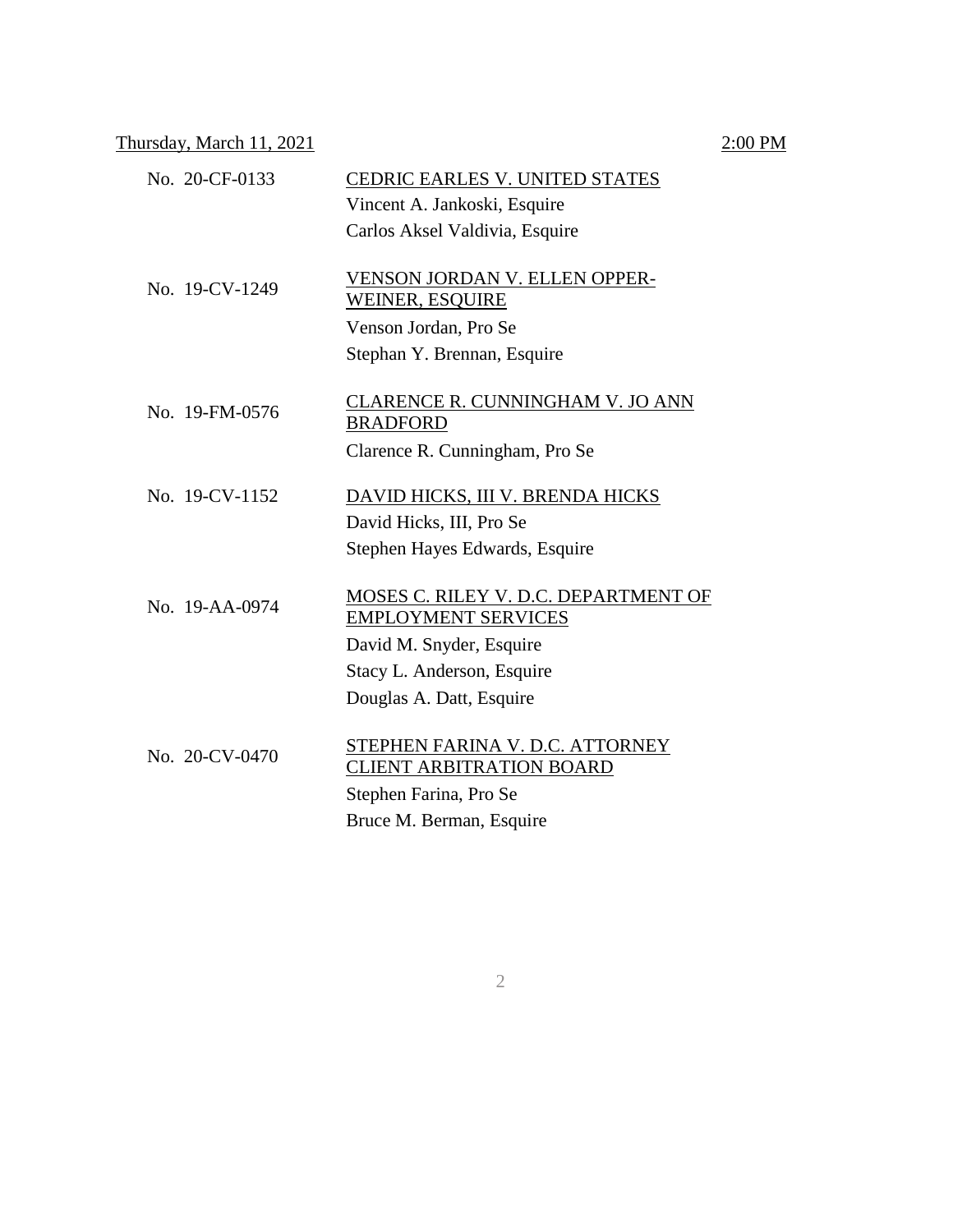# No. 20-AA-0481 DILLON MVURI V. M.J. VALET Dillon Mvuri, Pro Se Jonathan H. Levy, Esquire No. 19-CM-1088 JAMES E. JOHNSON V. UNITED STATES Regina V. Wagner, Esquire Steven B. Snyder, Esquire No. 19-CO-0965 MYRONE WILLIAMS V. UNITED STATES Monica Milton, Esquire Andrea Antonelli, Esquire No. 20-CM-0086 TRENITA D. COLEMAN V. UNITED STATES Michael L. Spekter, Esquire Carlos Aksel Valdivia, Esquire No. 20-CM-0020 MARK A. LEE V. UNITED STATES Valoree Wortham, Esquire Jessica Rose Keefer, Esquire No. 20-CM-0230 CECIL L. MUHAMMAD V. UNITED STATES Michael Bruckheim, Esquire Edward G. Burley, Esquire Thursday, March 25, 2021 2:00 PM No. 20-CM-0102 SHAHARA N. CARPENTER V. UNITED Montrell L. Scaife, Esquire Randle Wilson, Esquire No. 20-AA-0359 SELMA DOUGLAS V. MELINDA GRAY Ryan L. Jones, Esquire Jonathan H. Levy, Esquire No. 19-CV-0874 DOMINIQUE LITTLE V. KIPP DC PUBLIC CHARTER SCHOOL, ET AL. Dominique Little, Pro Se Anna M. Lashley, Esquire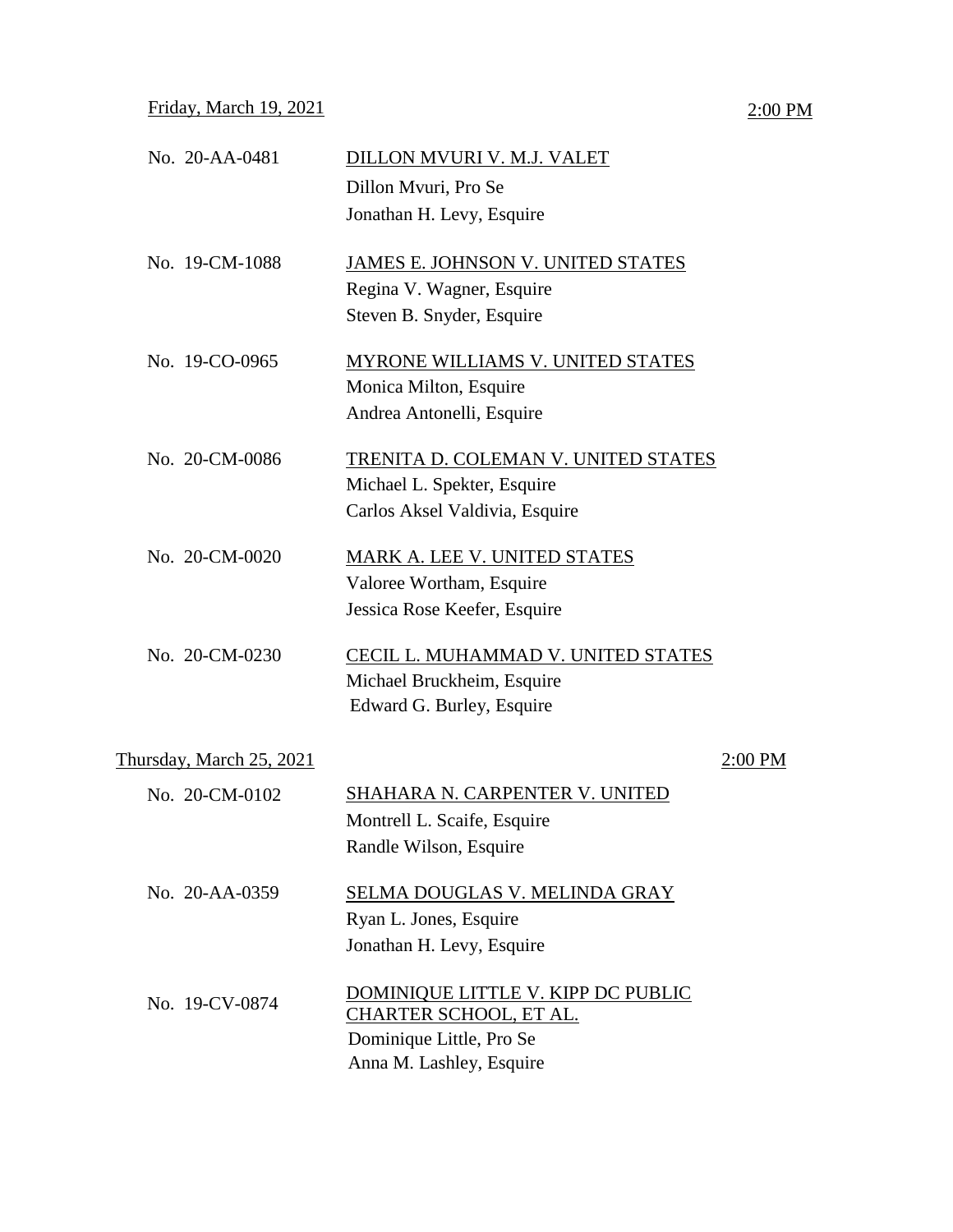| No. 19-PR-1063 | IN RE: MARTHA GETHERS; CLARK J.<br>HYMES, ESQUIRE, APPELLANT.  |
|----------------|----------------------------------------------------------------|
|                | Clark J. Hymes, Pro Se                                         |
| No. 20-PR-0368 | IN RE: WILFORD E. BINGHAM, III; KILOLO<br>KIJAKAZI, APPELLANT. |
|                | Allison M. Mazzei, Esquire                                     |
|                | Jennifer Bingham, Pro Se                                       |
| No. 19-CV-1229 | ZHUOHONG LIU V. AMERICAN CHEMICAL<br><b>SOCIETY</b>            |
|                | Zhuohong Liu, Pro Se                                           |
|                | John M. Remy, Esquire                                          |
|                |                                                                |

| Wednesday, March 31, 2021 | 2:00 PM                                          |
|---------------------------|--------------------------------------------------|
| No. 19-CF-0718            | DESMOND CHAVIS V. UNITED STATES                  |
|                           | Robin M. Earnest, Esquire                        |
|                           | Chimnomnso N. Kalu, Esquire                      |
| No. 19-CV-1253            | MECHELE R. PARKER V. SARA LA ROSA, ET<br>AL.     |
|                           | Mechele R. Parker, Pro Se                        |
|                           | Tiffany M. Releford, Esquire                     |
| No. 19-CV-0389            | ESTATE OF WILLIAM R. RILEY V. CITI<br>BANK, N.A. |
|                           | Sean N. Riley, Esquire                           |
|                           | Alyssa L. Szymczyk, Esquire                      |
|                           |                                                  |

4